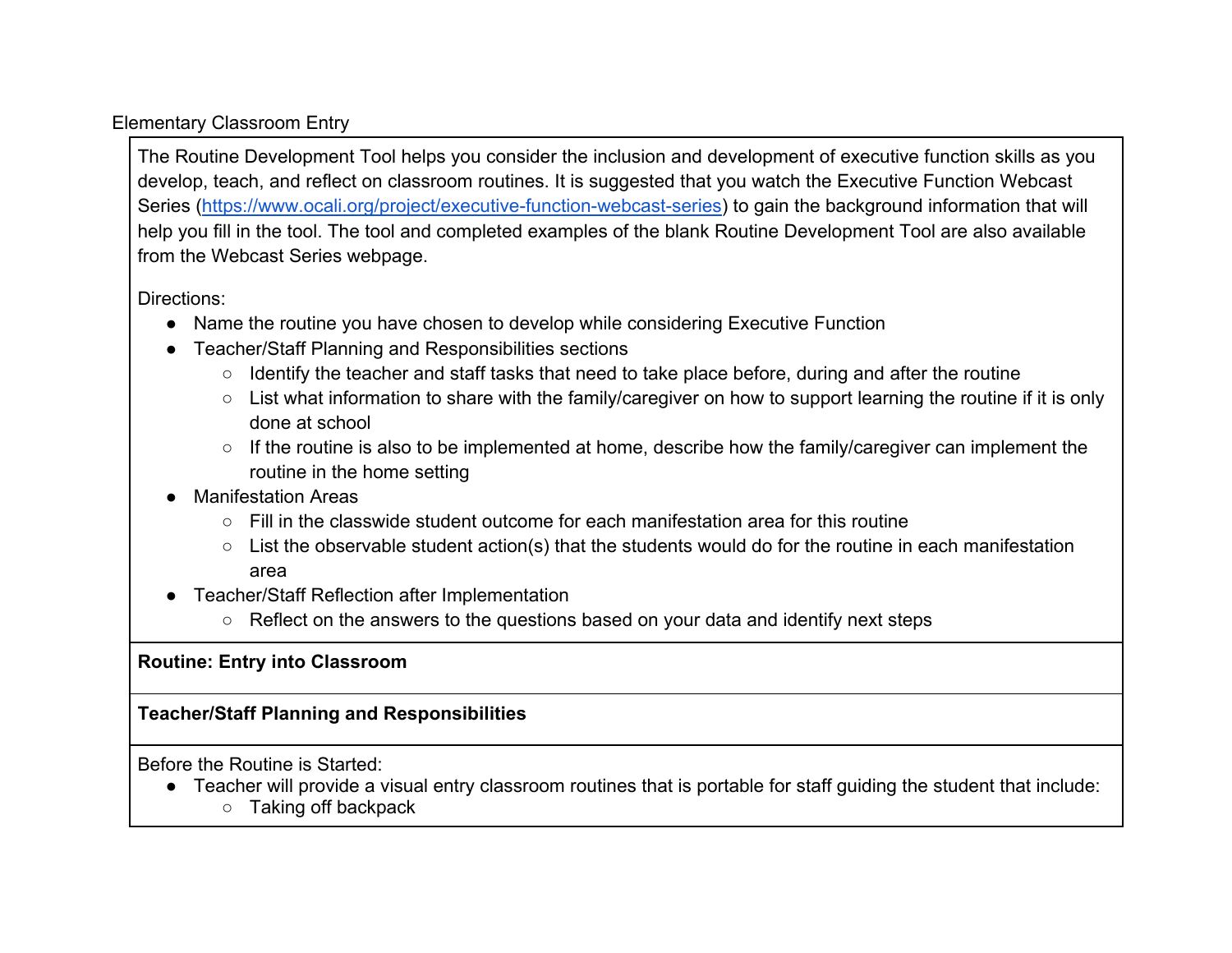- Taking off coat (if needed)
- Hanging up coat and backpack
- Taking out items from backpack and putting in assigned areas
- Going to desk or assigned area before instruction begins
- Teacher will develop appropriate social greetings for students (using visual supports if needed)
	- Adult to student
	- Student to student
- Teacher will prepare coping strategies and/or visual supports for transitioning to school from bus or car into school building and into the classroom
- Teacher will show and model for staff how to use coping strategies and visuals for transitions
- Teacher will determine reinforcement for following classroom routines (high 5; fist bump; verbal praise)
- Develop a classroom data collection form
- Teacher will teach staff how to collect data

During the Routine:

- Teacher/staff will escort students from bus (or outside of school building or from office) to classroom
- Teacher/staff will use coping strategies and/or visual supports as needed
- Teacher/staff will greet students
- Teacher/staff will use prompt hierarchy to support classroom entry routine
- Staff collects data to identify what steps the students complete with appropriate prompt hierarchy and takes notes on what may be a challenge for the student

After the Routine is Completed:

- Teacher/staff will review data collection forms to determine if more or less supports are needed for students to complete the entry routine
- Determine what entry step or steps 20% or more of the students are having difficulty with according to the data
- Review data using Teacher/Staff Reflection After Implementation section below
- If 20% or more of the students are not following the entry routine, contact family to determine if there are any changes or other factors that may be affecting the student(s) success in the entry routine
	- Discuss and get input from the staff accompanying the student during the entry routine.
	- Ask and get input from the student as to why they are having difficulty with the entry routine

Family/Caregiver Guide to Support Routine at Home: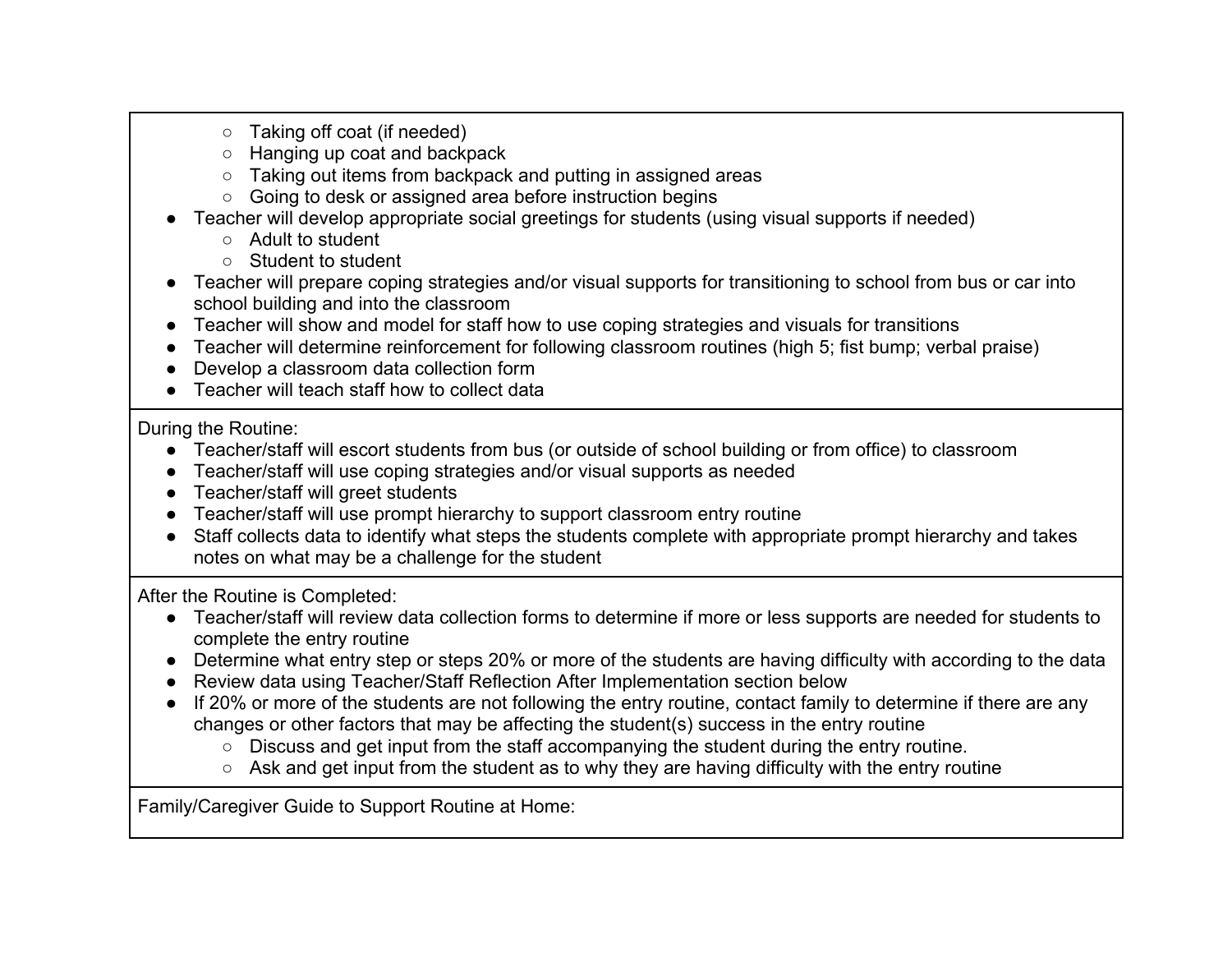- Provide a monthly calendar that identifies school and non-school days
- Try to follow a morning wake up and get ready for school routine
- Provide a visual support that shows the going to school routine
	- For example:
		- Get dressed
		- Eat breakfast
		- Get on bus or car
		- Ride on bus or car to school
		- Get off bus or out of car
		- Walk with person (could be parent or school staff) to school building
		- Open door and go into the school building
- If riding bus, try to review the visual support showing entry to the classroom routine before child gets on the bus
- If being brought to school by family member, review the visual support showing entry to the classroom routine before entering the school

| <b>Manifestation Areas</b>                                                                                                                                                        | <b>Observable Student Action(s)</b>                                                                                                                                                                                                                                                                                                                                                                                                                                                                                                                                                                                 |
|-----------------------------------------------------------------------------------------------------------------------------------------------------------------------------------|---------------------------------------------------------------------------------------------------------------------------------------------------------------------------------------------------------------------------------------------------------------------------------------------------------------------------------------------------------------------------------------------------------------------------------------------------------------------------------------------------------------------------------------------------------------------------------------------------------------------|
| <b>Self-Management: Taking responsibility for your own</b><br>behavior, actions and well-being<br>Classwide Student Outcome: Increase students<br>independence with entry routine | <b>Observable Student Actions for Self-Management:</b><br>• Come into the school building from car or bus and<br>walk to the classroom (guided by staff using prompt<br>hierarchy and/or using visual supports if needed)<br>Greet teacher/staff with appropriate social greeting<br>Greet peers with appropriate social greeting<br>Complete entry routine with or without guidance by<br>staff using prompt hierarchy and/or visual support if<br>needed<br>Taking off backpack<br>Taking off coat (if needed)<br>Hanging up coat and backpack<br>Taking out items from backpack and putting in<br>assigned areas |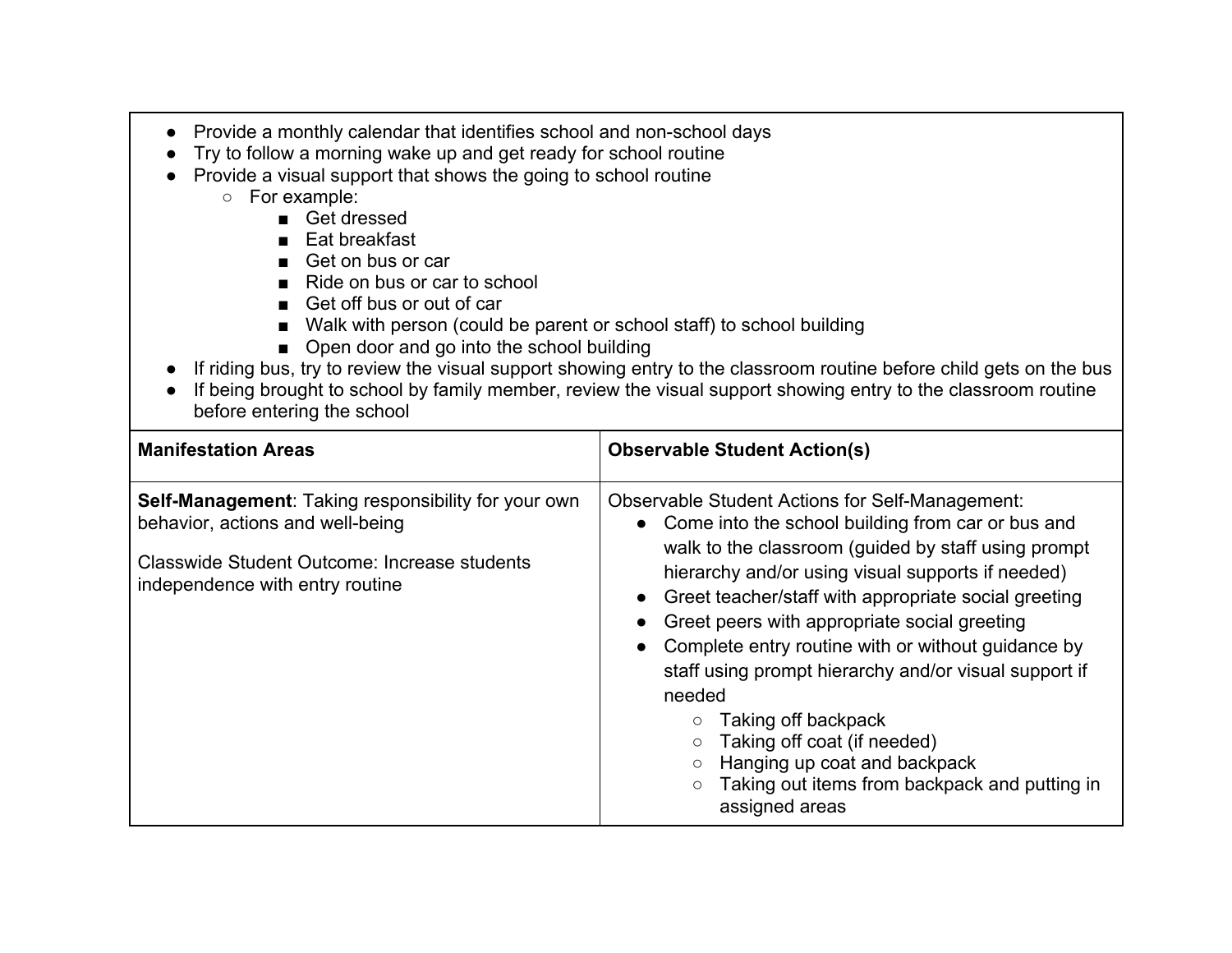|                                                                                                                                                                                                         | Going to desk or assigned area before<br>$\circ$<br>instruction begins                                                                                                                                                                                                                                                                                                                                                                                                                                          |
|---------------------------------------------------------------------------------------------------------------------------------------------------------------------------------------------------------|-----------------------------------------------------------------------------------------------------------------------------------------------------------------------------------------------------------------------------------------------------------------------------------------------------------------------------------------------------------------------------------------------------------------------------------------------------------------------------------------------------------------|
| <b>Time Management:</b> Ability to use time effectively and<br>productively<br>Classwide Student Outcome: Complete the entry<br>routine in a timely fashion                                             | <b>Observable Student Actions for Time Management:</b><br>Students efficiency when entering the classroom improves<br>according to classroom data                                                                                                                                                                                                                                                                                                                                                               |
| Information Management: Ability to acquire, retain<br>and use information<br>Classwide Student Outcome: Following instruction,<br>students are able to follow the entry routine<br>independently        | <b>Observable Student Actions for Information Management:</b><br>Students are observed completing the entry routine as<br>$\bullet$<br>taught<br>Students are using visual supports as needed                                                                                                                                                                                                                                                                                                                   |
| Materials Management: Ability to manage the "stuff"<br>of school or preschool<br>Classwide Student Outcome: Students are able to<br>independently handle the materials involved in the<br>entry routine | <b>Observable Student Actions for Materials Management:</b><br>Students learn to complete the entry routine (using visual<br>supports as needed) and handling materials independently:<br>Walk in the classroom<br>Greet teacher<br>Put favorite item/object in locker<br>Take off and hang up coat (depending on weather)<br>Hang up backpack<br>Remove items from backpack and put in specific<br>location<br><b>Greet peers</b><br>Follow entry schedule to go to assigned area before<br>instruction begins |
| <b>Teacher/Staff Reflection after Implementation</b>                                                                                                                                                    |                                                                                                                                                                                                                                                                                                                                                                                                                                                                                                                 |

Which Observable Student Actions are happening and/or not happening according to the data?